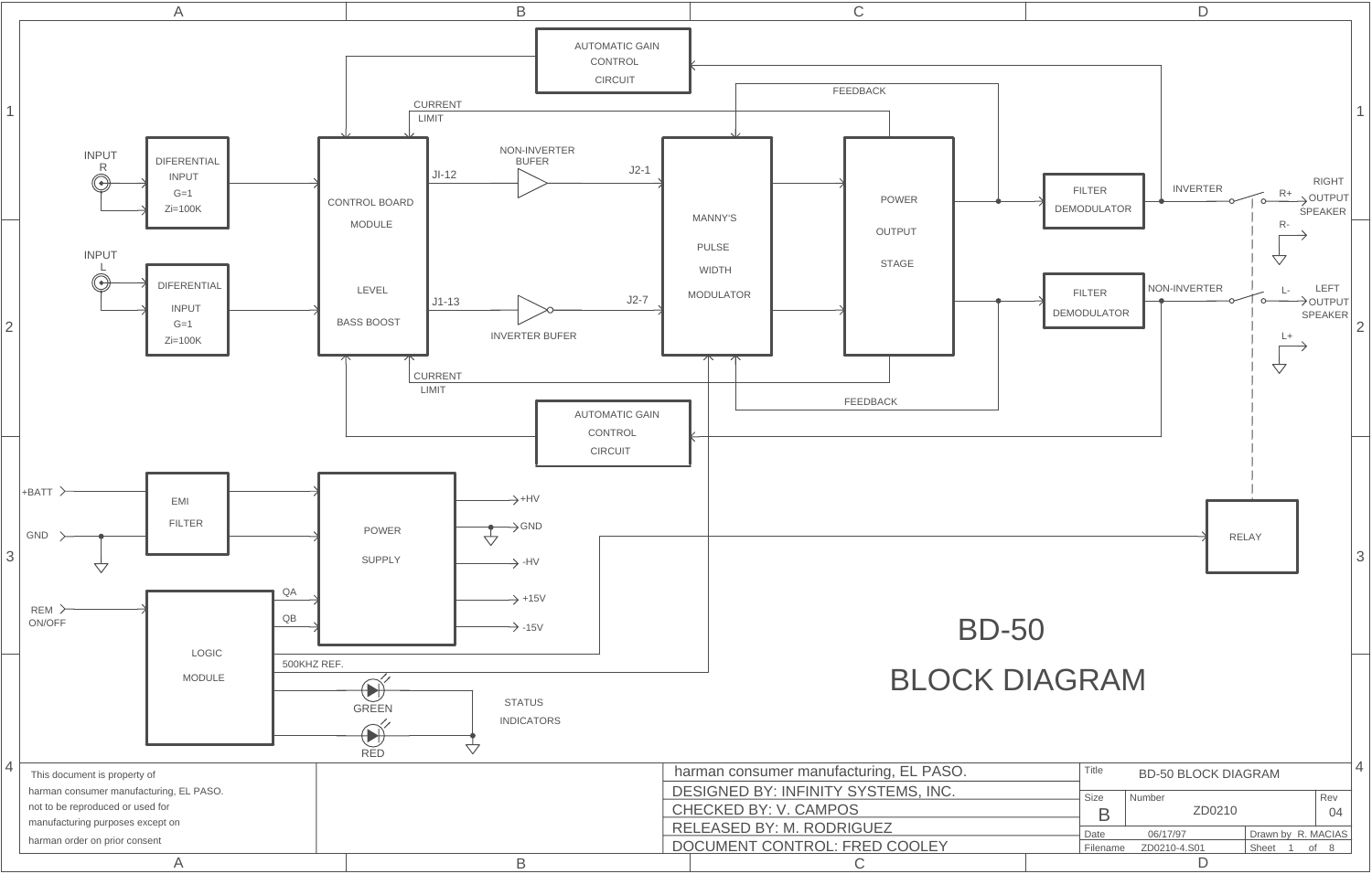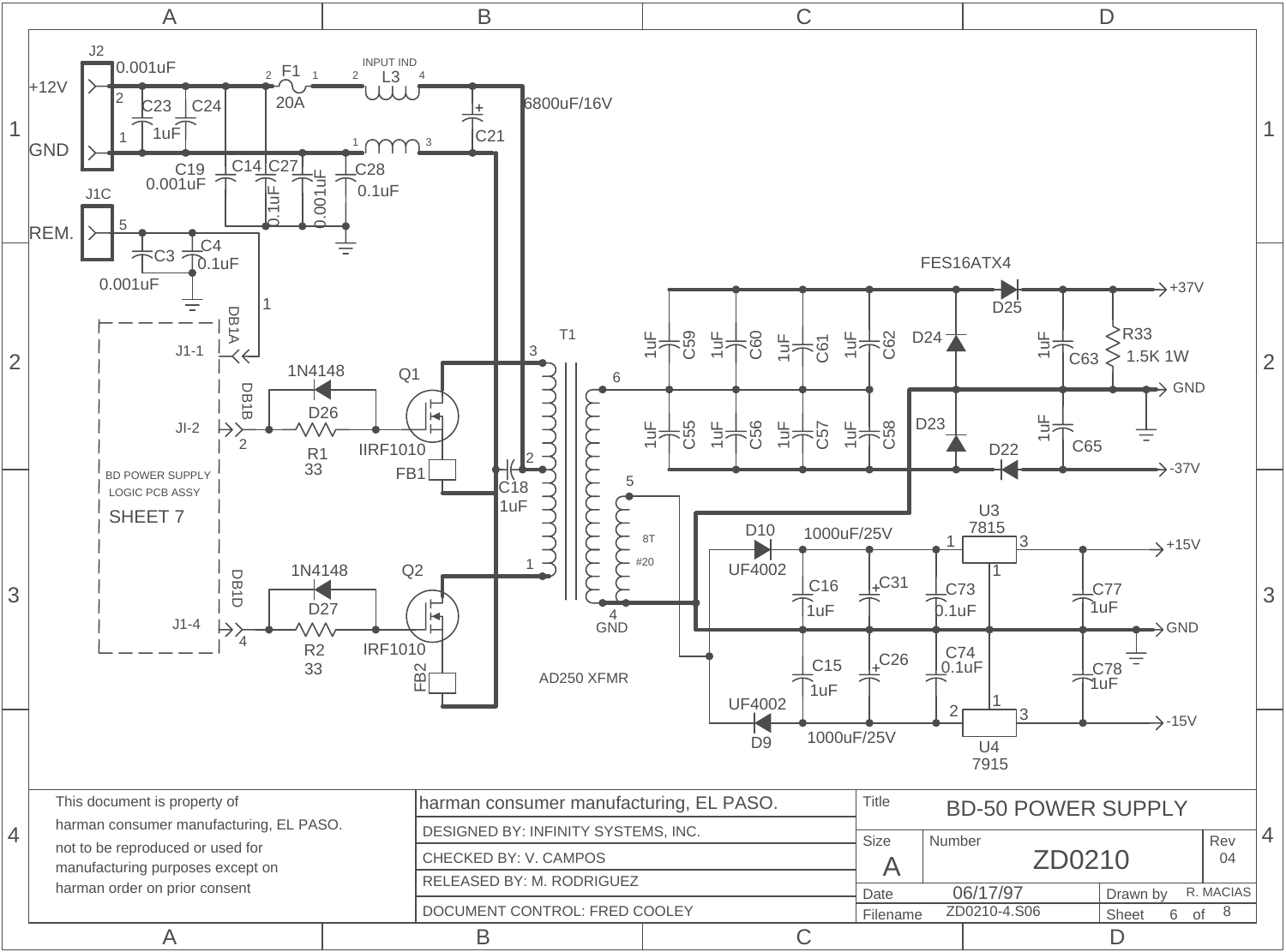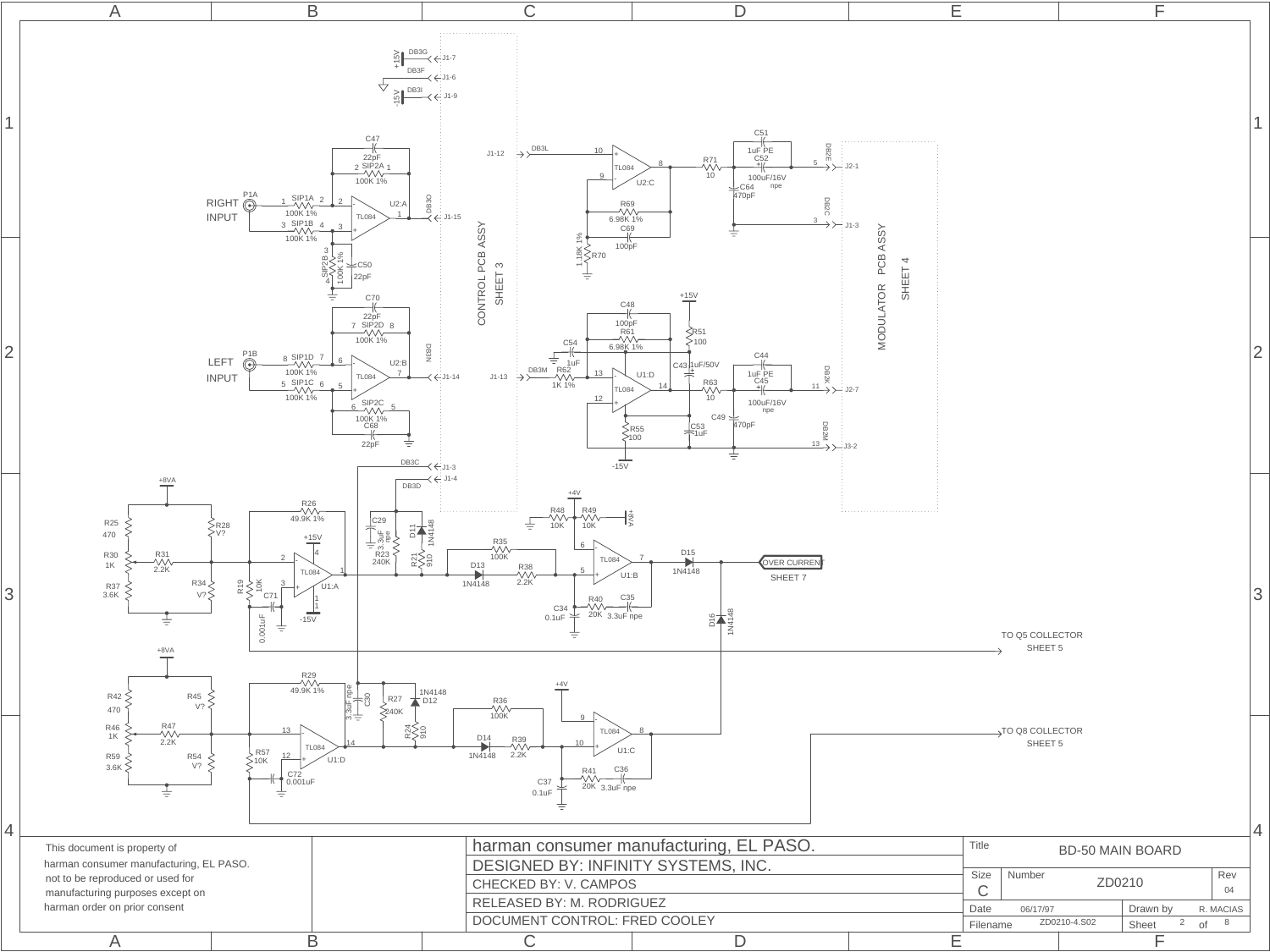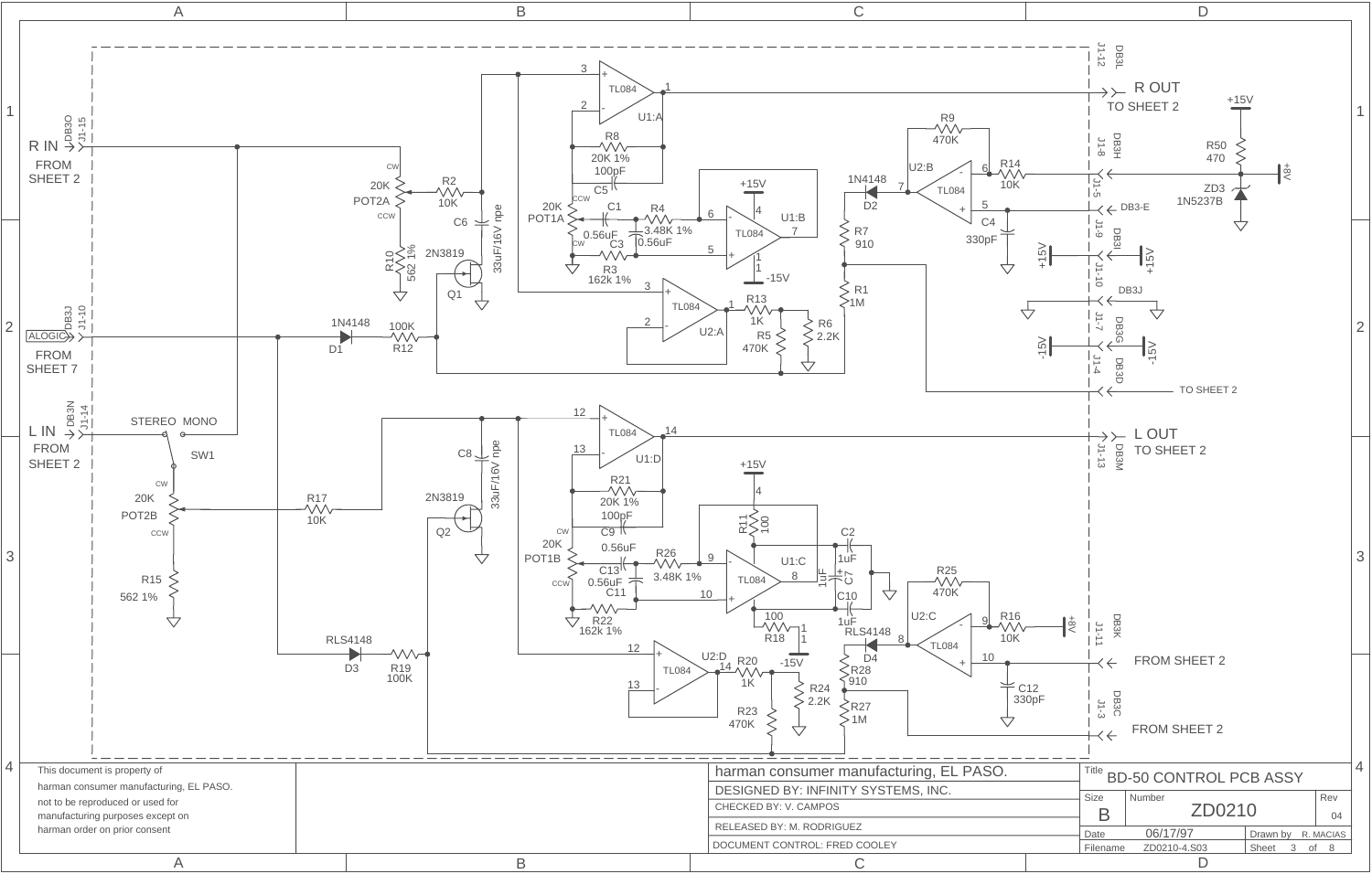

1

2

3

4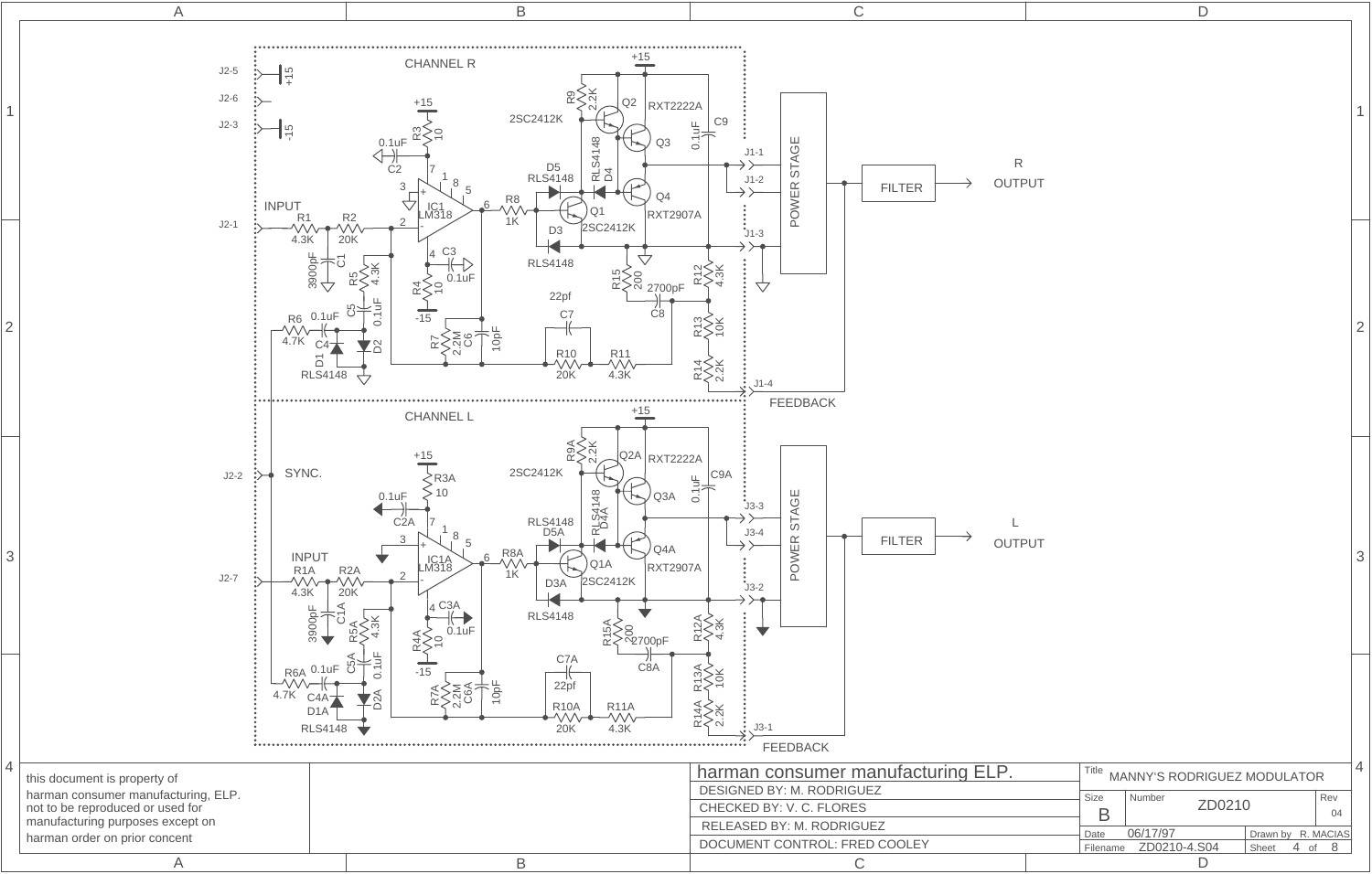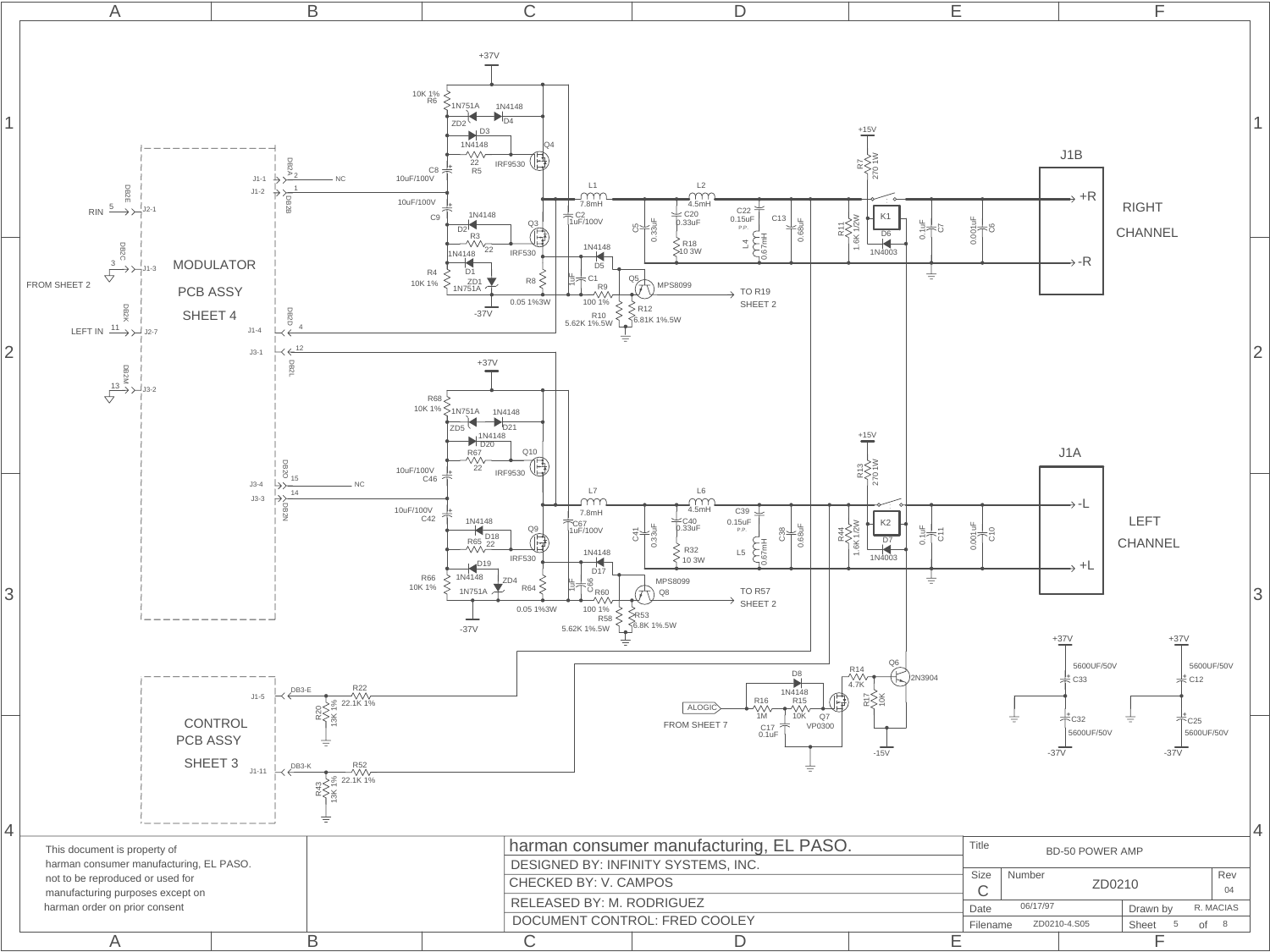